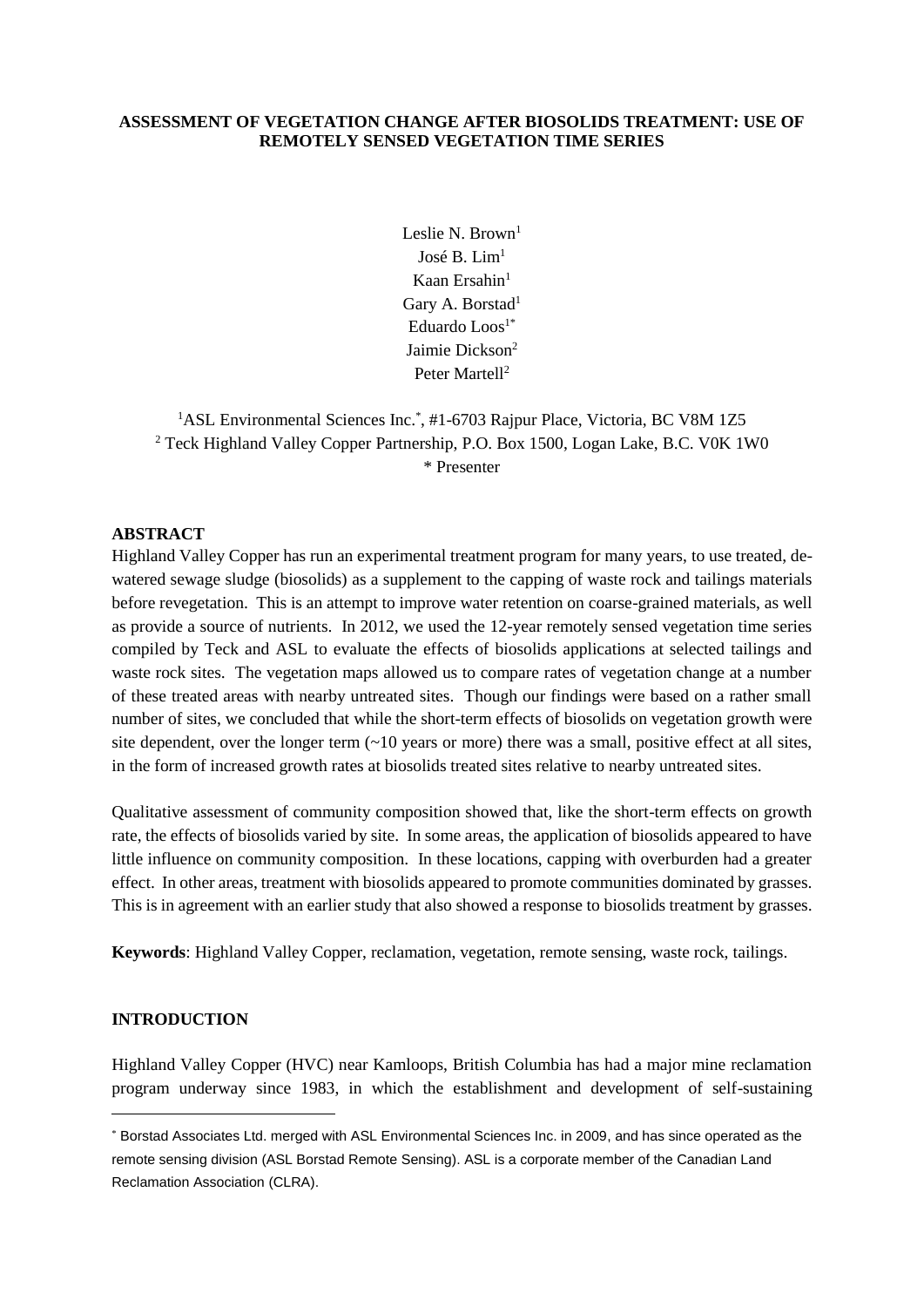vegetative cover are important elements. The success of the program has been monitored since its inception using standard biological sampling techniques. Aerial multispectral surveys were initiated in 2001 to monitor the success of the vegetation establishment over the entire mine, and have been acquired annually since then. In addition, high resolution satellite imagery has been acquired since 2011. Previous reports on this work (Borstad Associates, 2006; ASL Borstad Remote Sensing, 2009- 2013) have demonstrated the ability of the remote sensing surveys to provide synoptic, quantitative and thematic maps of the vegetation cover on the mine site. The continuous, 2-dimensional coverage they provide can be used to extrapolate from and between the more detailed observations at ground sampling sites, with the additional value of information on temporal changes over large areas, some of which are inaccessible from the ground.

As part of their reclamation program, HVC began in 1996 an experimental treatment program using treated, de-watered sewage sludge (biosolids) to supplement the capping of waste rock and tailings materials before revegetation (Bloodgood *et al*., 1998). It was hoped that biosolids could improve water retention on coarse-grained materials, as well as provide a source of nutrients. The program became operational in 1998. A 2003 study examined the effects of the biosolids on soil and foliar chemistry, soil water retention, and the biomass and composition of subsequent vegetation development (Straker *et al.*, 2003). This document reports the results of a 2012 study of the effects of biosolids applications on subsequent vegetation growth at experimental sites, using the 2001-2012 remote sensing time series.

# **METHODS**

## Remote sensing data

Aerial multispectral surveys over revegetated areas have been performed every year between 2001 and 2012 (except for 2004) using a Compact Airborne Spectrographic Imager (CASI) (Richards *et al.*, 2003; Borstad *et al.*, 2009; Martínez *et al.*, 2013). In an endeavour to move from airborne to satellite technology, in 2011 and 2012 we also acquired a multispectral image data from the Worldview-2 (WV2) and Quickbird-2 (QB2) satellites, respectively. The satellite and the airborne data were acquired within one day of each other. . The acquisition of both airborne and satellite data allowed us to crosscalibrate the two datasets before integrating the satellite data into the existing time series.

#### Vegetation indices and remote sensing biomass

Two vegetation indices were calculated from the satellite and airborne reflectance data. The 'Greenness Index', also called the Normalized Difference Vegetation Index (NDVI), is a well-known index commonly used in remote sensing to serve as a proxy for green vegetative cover or biomass (Lyon *et al*., 1998; Peñuelas and Filella, 1998; Rouse *et al*., 1974). Our 'Normalized Yellow Index' provides an index of desiccation and/or senescence to assist with interpretation of low NDVI values (Borstad Associates*,* 2006). As the CASI, WV2, and QB2 spectral configurations are different, the vegetation indices were calculated using slightly different wavelengths. Before including the WV2 and QB2 NDVI in the time series, cross-calibration was performed by pairwise comparison of NDVI calculated from both WV2 – CASI and QB2 - CASI sensors. For application to Highland Valley, we calibrated NDVI to 'remote sensing biomass' (RSB) based on a comparison of CASI and *in situ* biomass measurements made over a wide range of conditions between 2001 and 2005 (Borstad Associates, 2006).

#### Study sites

Study sites included tailings impoundments (Trojan and Highmont) and waste rock dumps (Bethlehem, Table 1). Among the tailings sites, some had been capped with overburden and others had not. All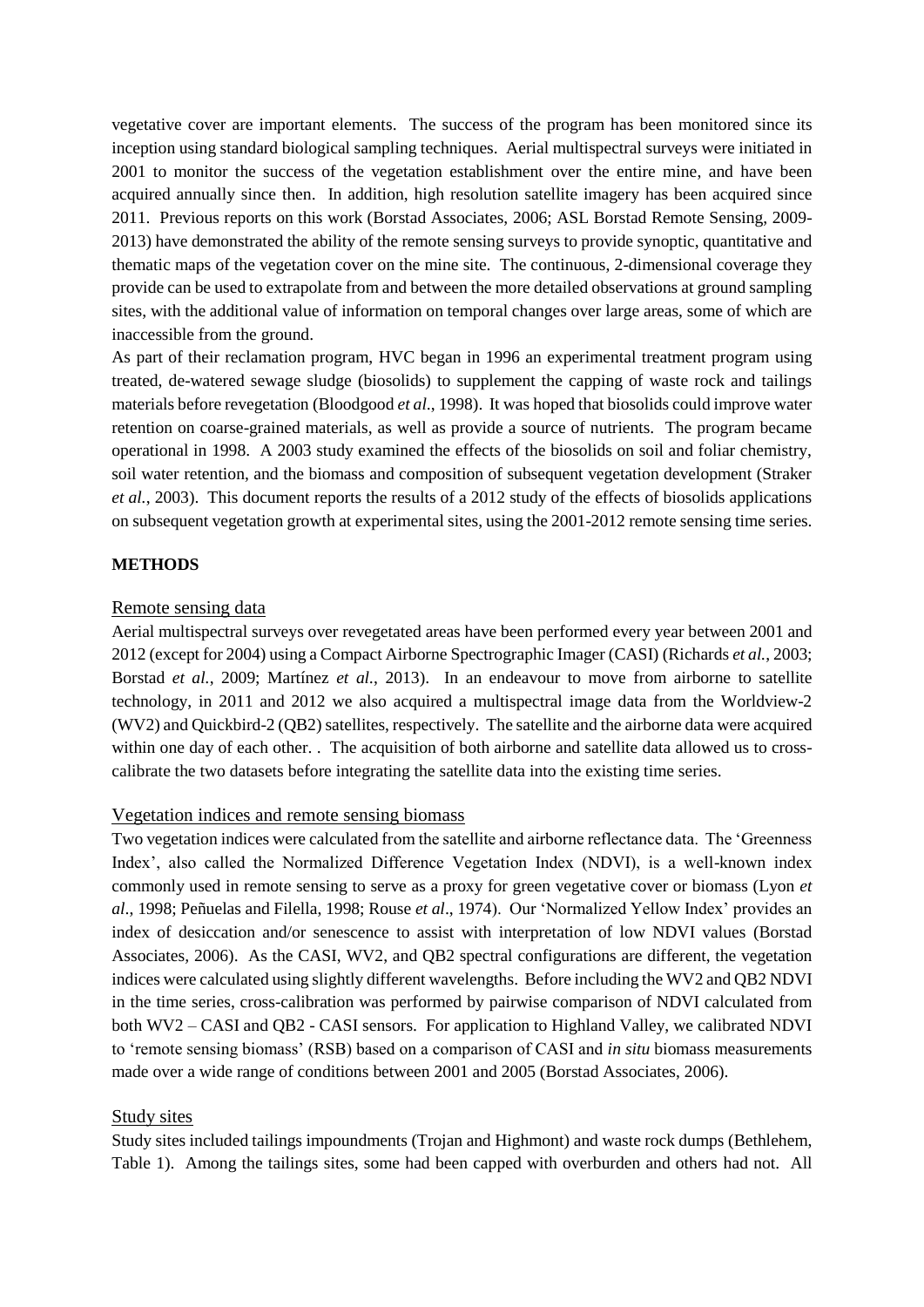waste rock sites were capped. In general, capping is applied at HVC where deposits are unsuitable to permit direct revegetation (Straker *et al*., 2003). For each class of site (tailings or waste rock, capped or not), untreated sites located close to biosolids treated sites and similar in age were studied as controls. A total of 16 biosolids treated sites and 14 untreated controls were used.

| <b>Area and Material</b>                                |       | <b>Site ID</b> | Capped   | <b>Biosolids</b> | <b>Seeded/Planted</b> |
|---------------------------------------------------------|-------|----------------|----------|------------------|-----------------------|
| <b>Trojan Tailings</b><br>(not capped)                  |       | $\overline{2}$ | no       | 1996             | 1996                  |
|                                                         |       | 3              | no       | 2000             | 2000                  |
|                                                         |       | $\overline{4}$ | no       | 2001             | 2001                  |
|                                                         |       | 9, 10          | no       | 2001             | 2001, 2004 (partial)  |
|                                                         |       | 11             | no       | 2001             | 2001                  |
|                                                         |       | 5, 8           | no       | no               | 1991, 1998            |
|                                                         |       | 6              | no       | no               | 1993, 1998            |
|                                                         |       | $\overline{7}$ | no       | no               | 1998                  |
| <b>Trojan Tailings</b><br>(capped)                      |       | 16             | 2003     | 2005             | 2005                  |
|                                                         |       | 1, 12          | 2003     | no               | 2004, 2005            |
|                                                         |       | 15             | 2003     | no               | 2004                  |
| <b>Highmont Tailings</b><br>(not capped)                |       | 13             | no       | 2008             | 2008                  |
|                                                         |       | 14             | no       | 2000             | 2000                  |
|                                                         |       | 12             | no       | no               | 1996                  |
| <b>Bethlehem Waste</b><br><b>Rock Dumps</b><br>(capped) | North | D, E           | pre-2002 | 1999             | 1999                  |
|                                                         |       | F, G           | pre-2002 | no               | 1994, 1997            |
|                                                         |       | H              | pre-2002 | no               | 1992, 1994 (partial)  |
|                                                         | West  | M              | pre-2002 | 1997             | 1998                  |
|                                                         |       | $\mathbf N$    | pre-2002 | 1997             | 1984, 1987, 1998      |
|                                                         |       | $\Omega$       | pre-2002 | no               | 1987                  |
|                                                         |       | $\mathbf P$    | pre-2002 | no               | 1984                  |
|                                                         | South | $\bf J$        | pre-2002 | 1997             | 1997                  |
|                                                         |       | K, L           | 2007     | 1997, 2007       | 1983, 1997            |
|                                                         |       | $\bf I$        | pre-2002 | no               | 1984                  |

Table 1. Summary of sites selected for biosolids analysis, showing dates of seeding, capping and biosolids application. Blue shading indicates biosolids treated sites.

The dates given in Table 1 show that the sites ranged in age from 30 years since their first seeding or planting to 5 years for the most recent site at Highmont. Waste rock sites tended to be older than tailings sites, all (with the exception of sites K and L) having been seeded and (where applicable) treated with biosolids at least 3 years before the beginning of the remote sensing time series. Many of the tailings sites were seeded and/or treated during the course of the remote sensing time series (since 2001), which was useful for the assessment of shorter-term effects of biosolids. Treatments applied prior to the most recent disturbance at each site are not listed.

A variable that was not taken into account during this study was the *application rate* of the biosolids, and whether they were top-dressed or incorporated. Any effect was expected to be minor, since, according to the Straker *et al*. (2003), biosolids applications of 50-200 dry tonnes per hectare yielded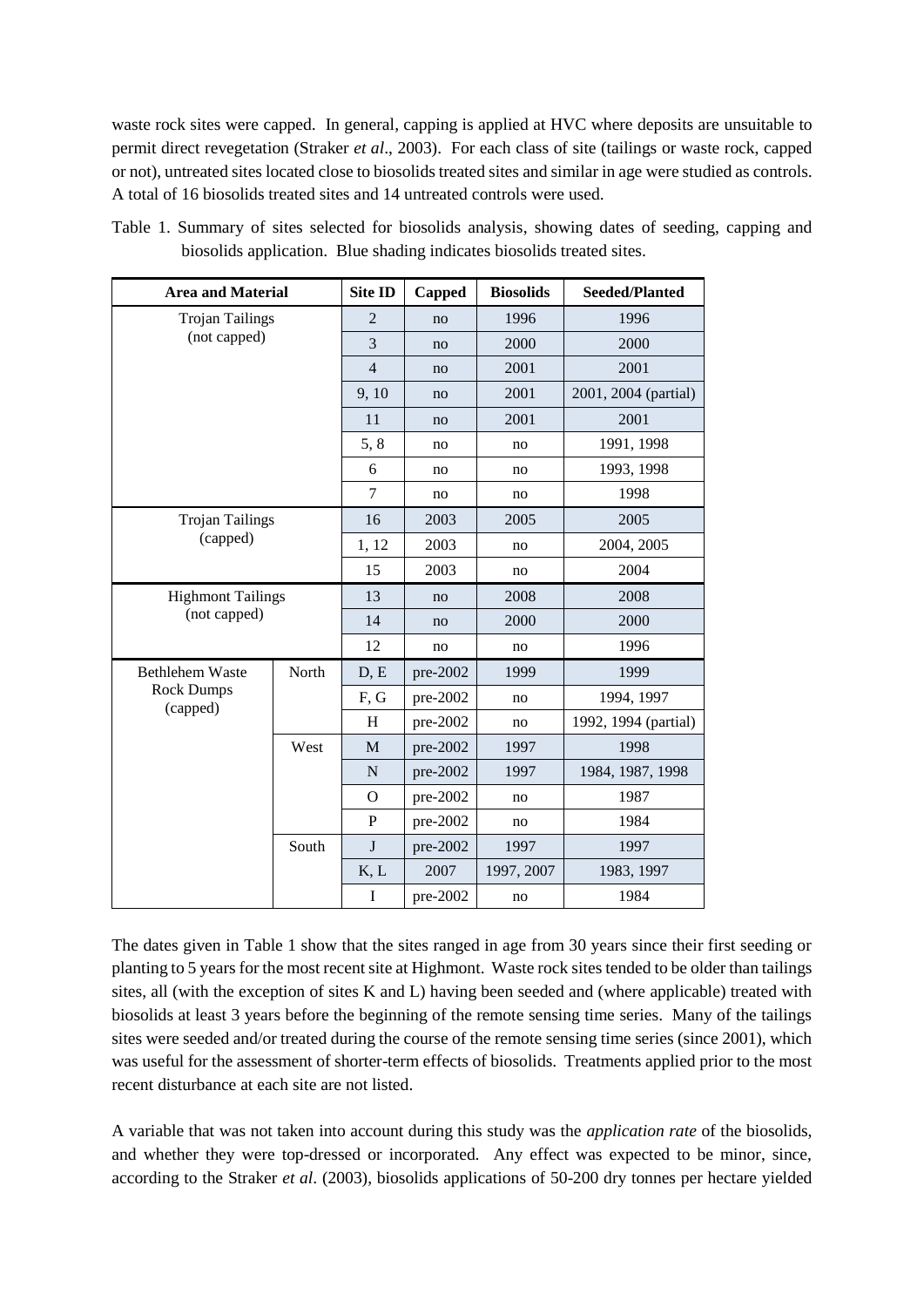similar vegetation biomass after 2-3 years; as well, top-dressing has not been used since the initial trials in 1996 and 1997. We note that HVC sites that do not receive biosolids are typically treated annually with chemical fertilizers for the first 3 (for waste rock) to 4 (for tailings) years after seeding.

## Field observations

Vegetation community composition was qualitatively estimated from site photographs acquired in August 2012.

## **RESULTS**

Figures 1 and 2 show mean NDVI time series for all sites included in the biosolids study. In general, the NDVI trajectories for sites with similar histories were similar, with the possible exception of site 15, which had greener vegetation than other similar sites in 2005 (Figure 1D).

# Short-term effects

Of the 16 biosolids treated sites, eight (tailings sites Trojan 4, 9-11, 16, Highmont 13 and waste rock sites Bethlehem K and L) received biosolids during the years for which NDVI data are available. The timing of biosolids additions is indicated by the coloured arrows in Figure 1A, C, E and Figure 2E. In each case, NDVI dropped to zero (or less) in the year in which biosolids were applied, indicating coverage of the existing vegetation by the biosolids.

At Highmont Tailings (Figure 1E) and Bethlehem (Figure 2E), biosolids treated sites demonstrated clear increases in growth in the years following their 2007-08 treatment, relative to untreated sites or sites that had been treated before 2001 (Figures 1F and 2F). However, at Trojan the trends were different: Trojan sites displayed little or no change in growth rates in the years following the 2001 biosolids application (Figure 1A) – in fact their early growth patterns were similar to untreated sites (Figure 1B). On the other hand, capped sites displayed rapid growth in the years following the 2003 capping, whether they were treated with biosolids or not (Figure 1C and D).

It appears that at Trojan, capping with overburden provided growth-promoting conditions in a way that biosolids did not. Although we do not know the physical properties of the two types of materials, it may be that overburden is better at retaining moisture, for example, than biosolids. In a previous study, we showed that vegetation at Trojan Dam was highly responsive to precipitation, whereas at Highmont Tailings it was not (Borstad Associates, 2009; Martínez *et al*., 2011). There are, of course, other differences between these sites that make it hard to be sure of the underlying mechanisms. The uncapped Trojan sites, for example, were treated earlier than the other sites; perhaps there were differences in biosolids composition, application rates or application methods that changed over time. To summarize, our analysis suggests that short-term biosolids effects vary by site. At Highmont, biosolids treatment resulted in increased growth, whereas at Trojan, capping with overburden appeared to be more important for growth promotion. Since Bethlehem sites received both biosolids and capping in the same year, we cannot resolve the separate effects of these treatments at this site. This interpretation is made on the basis of only a handful of sites; an examination of more sites is warranted to draw more definite conclusions.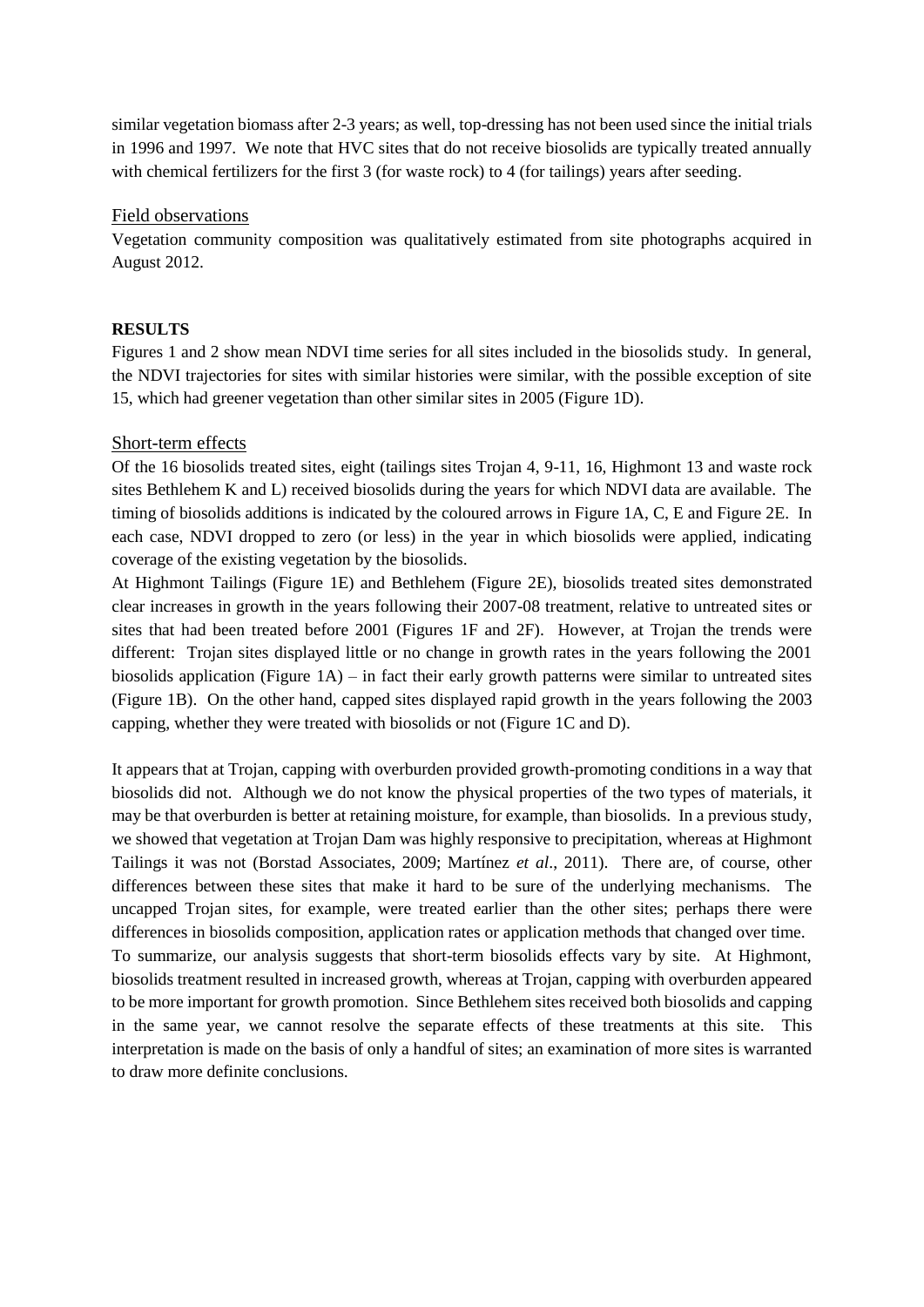

<span id="page-4-0"></span>Figure 1. Summary of NDVI time series at tailings sites.

1

The horizontal dashed lines represent NDVI corresponding to reclamation thresholds<sup>†</sup> at 750, 1,500 and 5,000 kg/ ha. Coloured arrows indicate the timing of biosolids treatments. Grey bar indicate years when sites were capped with overburden.  $(BSyy) = year$  of biosolids application,  $(Syy) = year$  of seeding,  $(Pyy)$  = year of planting.

<sup>†</sup> When this work was undertaken in 2012, biomass thresholds were used to determine reclamation success.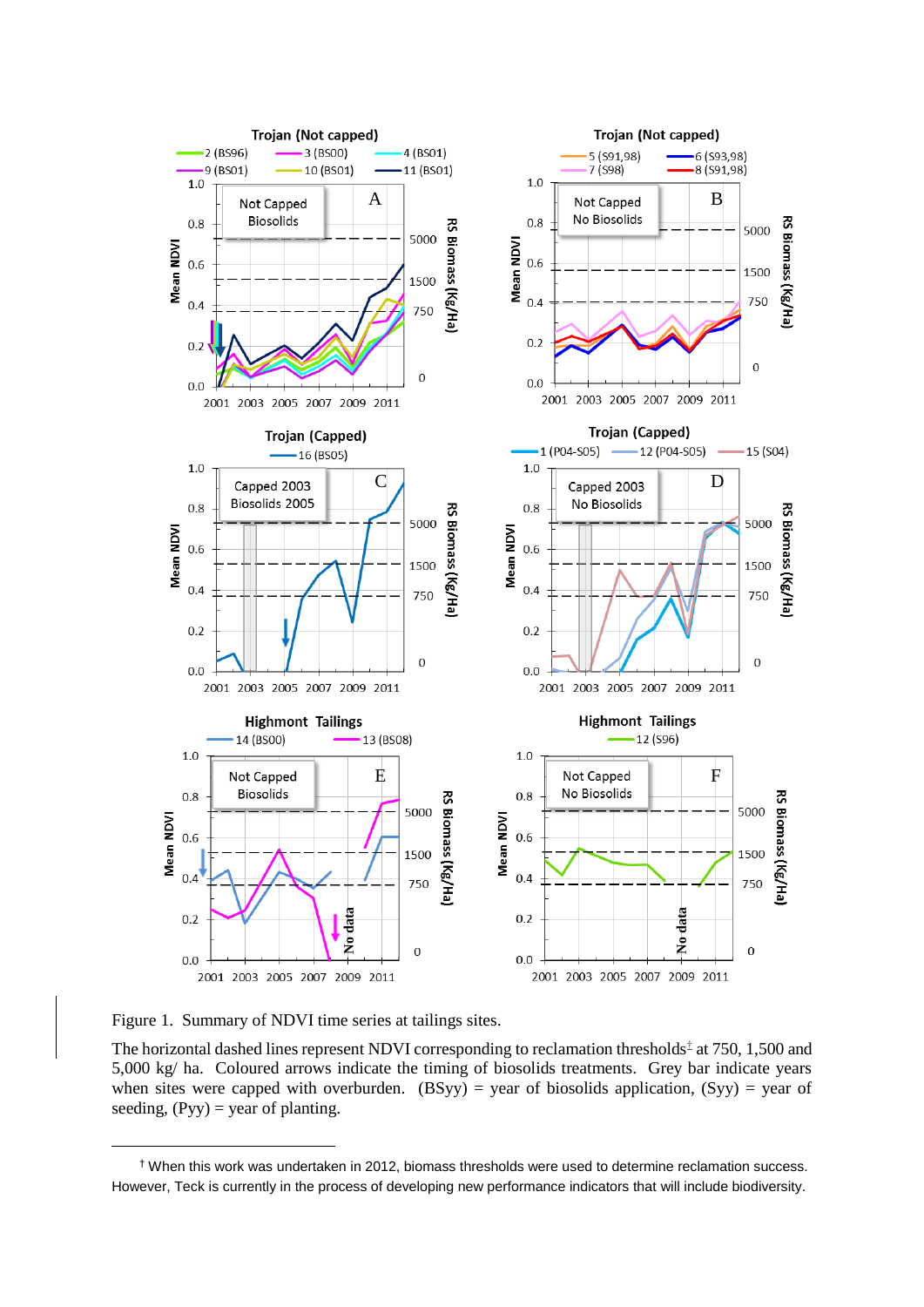

Figure 2. Summary of NDVI time series at waste rock sites. For an explanation of annotations see [Figure 1.](#page-4-0) With the exception of sites K and L, biosolids treatments were applied prior to the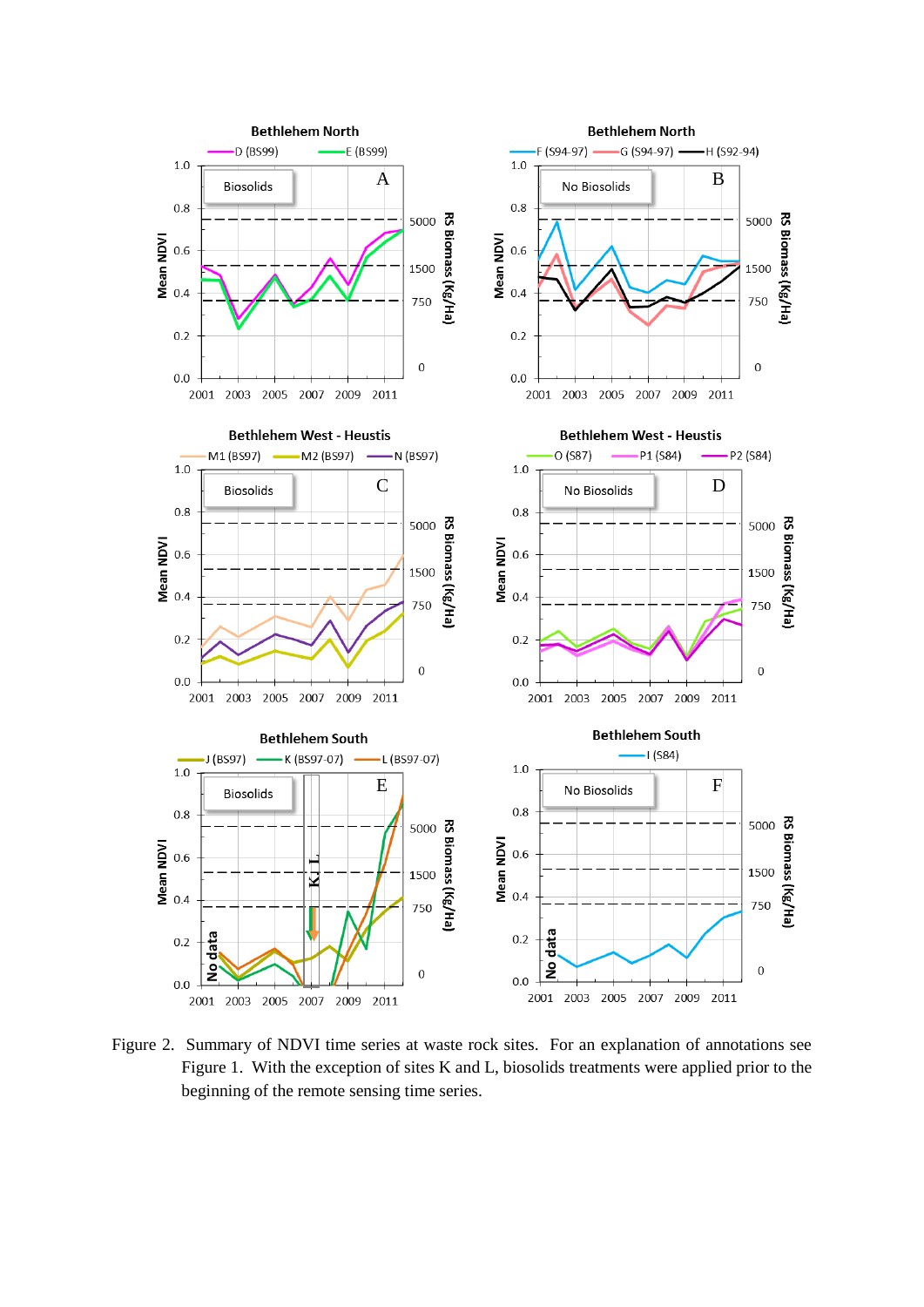# Longer term effects

An interesting facet of the time series at all sites is a rise in NDVI in the last 3 years of the record following a low year in 2009 for the majority of sites. The reason for the drop in 2009, which at some sites was quite strong, is unclear – 2009 was not unusually hot or dry in the weeks preceding the remote sensing survey – however, the effect was apparently transitory, as sites that experienced a decrease in 2009 all appeared to have fully recovered in 2010.

In general, biosolids sites displayed steeper post-2009 increases than non-biosolids sites at the same location even when biosolids treatment occurred before 2002. This phenomenon, summarized in Figure 3 for all sites treated prior to 2002, was statistically significant for the 2010-12 rates of change  $(p=0.0027$  for a 1-tailed t-test), and also for the 2001-09 rates of change (p (1-tailed) = 0.0005). These findings suggest that the addition of biosolids benefits vegetation growth in the medium and long term.



Figure 3. NDVI rates of change between 2010 and 2012 (left) and 2001-2009 (right), for sites treated with biosolids and/or capped with overburden before 2002, and corresponding untreated sites. Dark blue bars indicate biosolids treated sites; light blue bars untreated sites.

As observed for the shorter term, there also appear to be effects of capping in the medium and long term. However, the effects were reversed, such that capped sites grew more slowly than non-capped [\(Figure 4,](#page-7-0) p=0.02 for 2010-12 and 0.09 for 2001-09 growth rates). On the other hand, of the sites that were treated before 2002, all capped sites were waste rock and all non-capped sites were tailings, so we cannot be certain that these differences were due to capping and not differences in substrates.

Our conclusion is that in the long term there are beneficial effects that can be attributed to biosolids. The long-term effects of capping are less clear in that they cannot be separated from differences due to substrate material.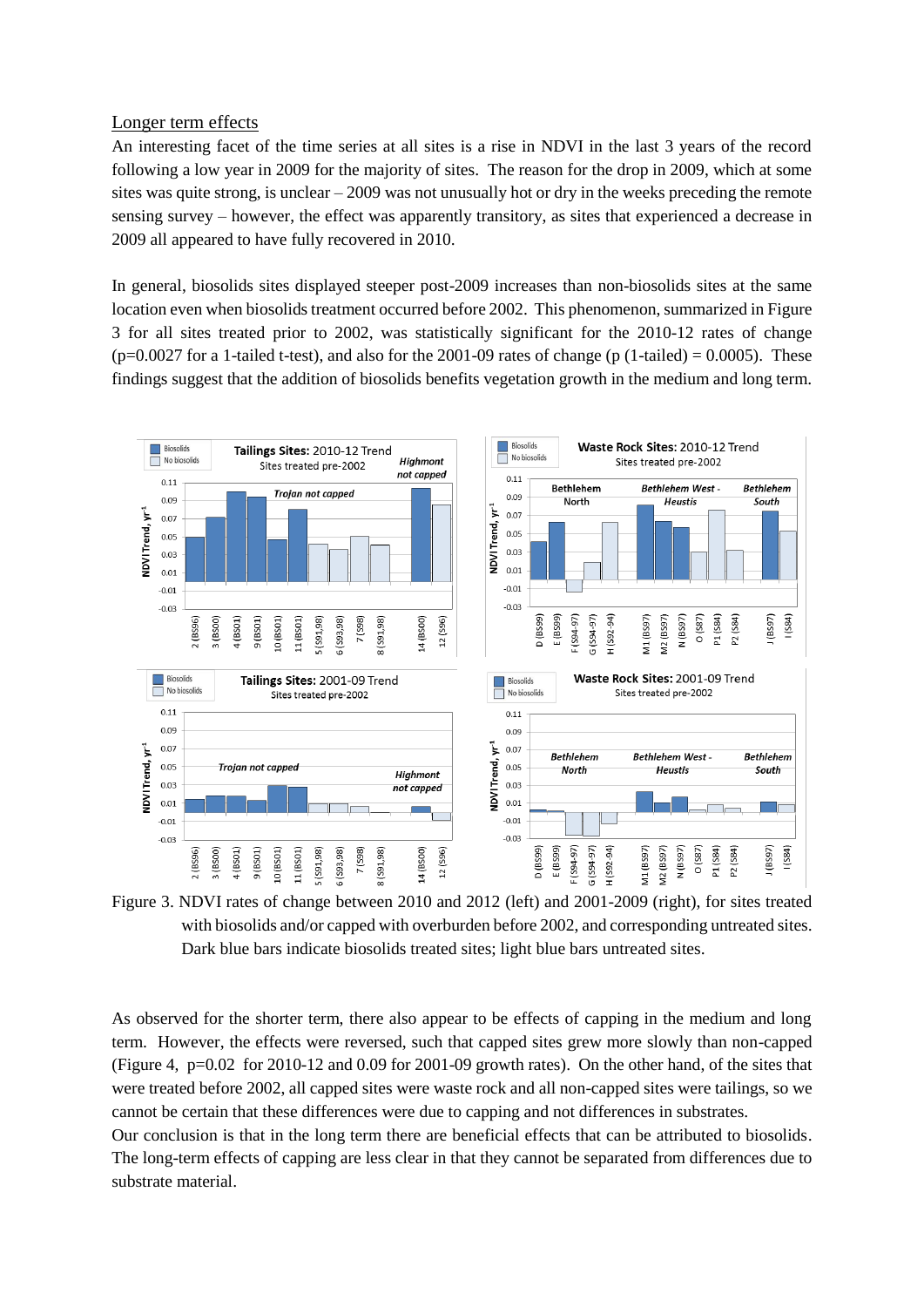

<span id="page-7-0"></span>Figure 4. Summary of the effects of biosolids treatment and capping on NDVI rates of change between 2010-12 and 2001-09. Plot shows the means and standard deviations for sites shown in previous figures.

# Qualitative effects

Photos in Table 2 illustrate the nature of the plant communities at biosolids and non-biosolids test sites. For non-capped sites at Trojan Tailings, we observed little difference between sites with and without biosolids treatment: all were relatively sparsely vegetated with heterogeneous plant communities. An exception was site 11 (treated with biosolids in 2001) which was more densely vegetated. This site is in area affected by floods in early spring, so the denser vegetation may reflect greater water availability there. Trojan capped sites were also characterized by similar vegetation at biosolids and non-biosolids sites, but in this case it was dense grasses. We concluded that at Trojan the strongest influences on vegetation density and composition appear to be capping and possibly water availability, not biosolids treatment. This is consistent with the findings from the NDVI time series which indicated an effect of capping.

At Highmont Tailings (not capped), the non-biosolids site 12 was highly diverse, with heterogeneous plant communities varying from very sparse to dense. Biosolids sites (13 and 14) were more densely vegetated with a higher percentage of grasses, except for the north end of site 13 which was sparsely vegetated, chiefly with non-grass species. However, in this area exposed tailings were visible suggesting it may have received only limited quantities of biosolids. It should also be kept in mind that at Highmont the non-biosolids site was more mature (seeded 1996) than the two biosolids sites (seeded 2000, 2008).

Waste rock sites were less well documented than the tailings sites, but for most of Bethlehem, biosolids appeared to be promoting strong growth of grasses, for both recently planted (K) and more mature sites (D). We only have one photo of a non-biosolids site (I) in these areas, but there the vegetation was heterogeneous and sparse. This is consistent with the findings at Highmont Tailings.

Table 2. August 2012 field photographs from tailings and waste rock sites.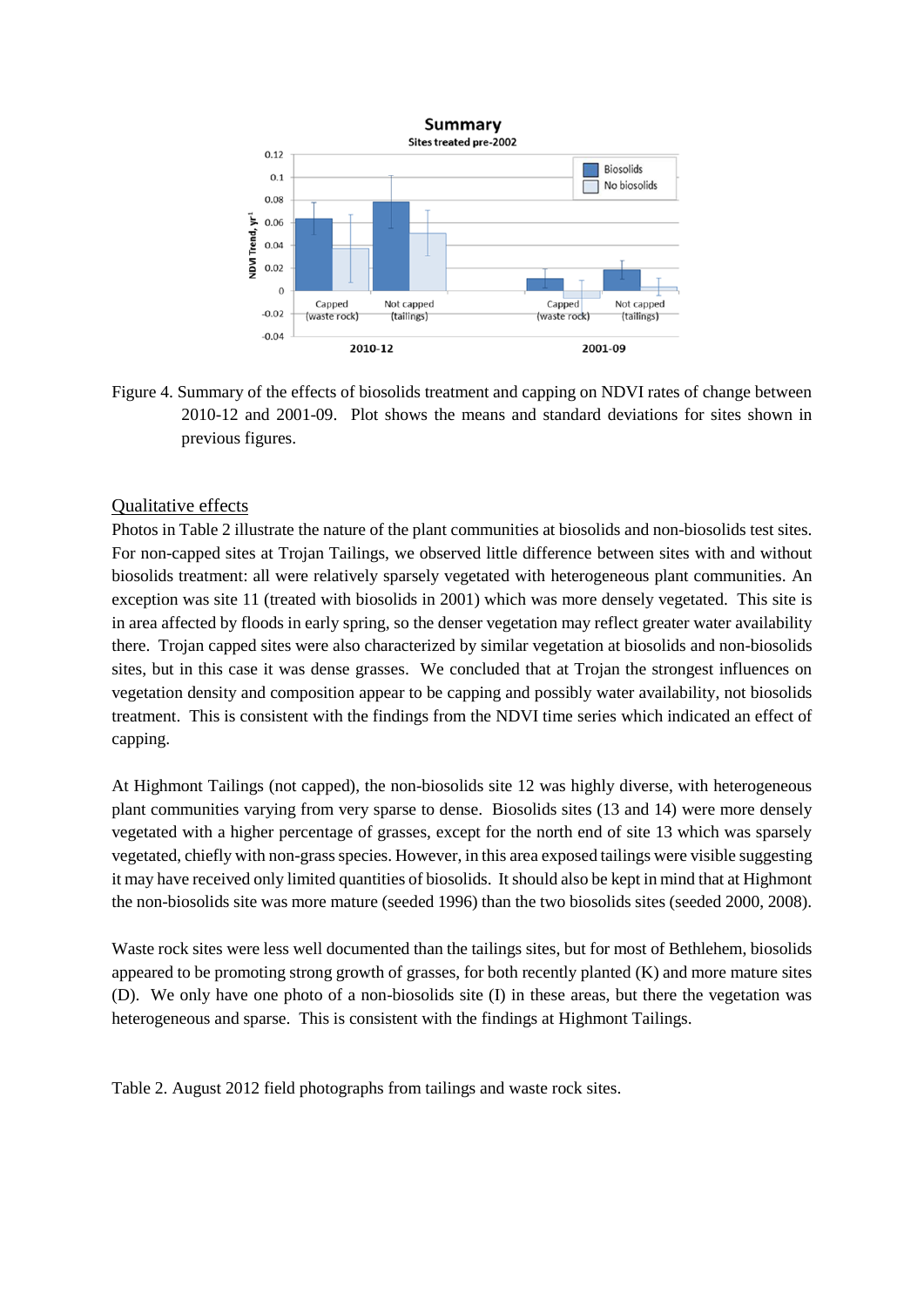| Area and<br><b>Material</b>        | <b>Biosolids</b>                                                                                                                                                          | <b>No Biosolids</b>                                                                                                                                                                 |  |  |
|------------------------------------|---------------------------------------------------------------------------------------------------------------------------------------------------------------------------|-------------------------------------------------------------------------------------------------------------------------------------------------------------------------------------|--|--|
| Trojan<br>Tailings<br>Not Capped   |                                                                                                                                                                           |                                                                                                                                                                                     |  |  |
|                                    | Site 11: heterogeneous<br>Site 3: very sparse<br>dense cover of grasses,<br>vegetation, native<br>mustard, natives, some<br>species, subject to<br>alfalfa<br>desiccation | Site 8: heterogeneous,<br>Site 7: heterogeneous,<br>sparser cover<br>moderately sparse cover                                                                                        |  |  |
| Capped                             | Site 16: homogeneous dense grasses                                                                                                                                        | Site15: homogeneous, dense grasses                                                                                                                                                  |  |  |
| Highmont<br>Tailings<br>Not Capped |                                                                                                                                                                           | <b>A PARTIES OF SHOP</b>                                                                                                                                                            |  |  |
|                                    | Site 13 south: dense<br>Site 13 north: sparse<br>cover of yarrow, alfalfa<br>grasses with some<br>& grasses. Exposed<br>alfalfa, yarrow<br>tailings.                      | Site 12 central:<br>Site 12 east: dense<br>heterogeneous, very<br>cover of grasses,<br>sparse cover of<br>legumes, and some<br>grasses, yarrow, and<br>mustard<br>cryptogamic crust |  |  |
| Bethlehem<br>Waste rock<br>Capped  | Site E: Homogenous<br>Site K: Homogenous<br>dense grasses<br>dense grasses                                                                                                | Site I: heterogeneous sparse cover, grasses,<br>natives, some trees and shrubs                                                                                                      |  |  |

The western portion of Bethlehem differed from the other areas at Bethlehem, in that the vegetation consisted of homogeneous, sparse grasses subject to desiccation at both biosolids and non-biosolids sites, probably due to limited water availability.

In summary, growth at Trojan appears to be limited by a factor that is not ameliorated by the addition of biosolids, but is improved by capping: from the discussion of short-term effects on growth rates, that factor may be related to water retention. In other areas (both Highmont Tailings and waste rock sites) biosolids appear to be promoting vigorous growth of grasses. This is consistent with the report by Straker *et al.* (2003) that "grass species account for almost all of the measured response to [biosolids] treatment on the trial sites." However, Straker's group reported declines in grasses following an initial (3-4 years) increase, which was not evident from our study. An exception to this trend is the western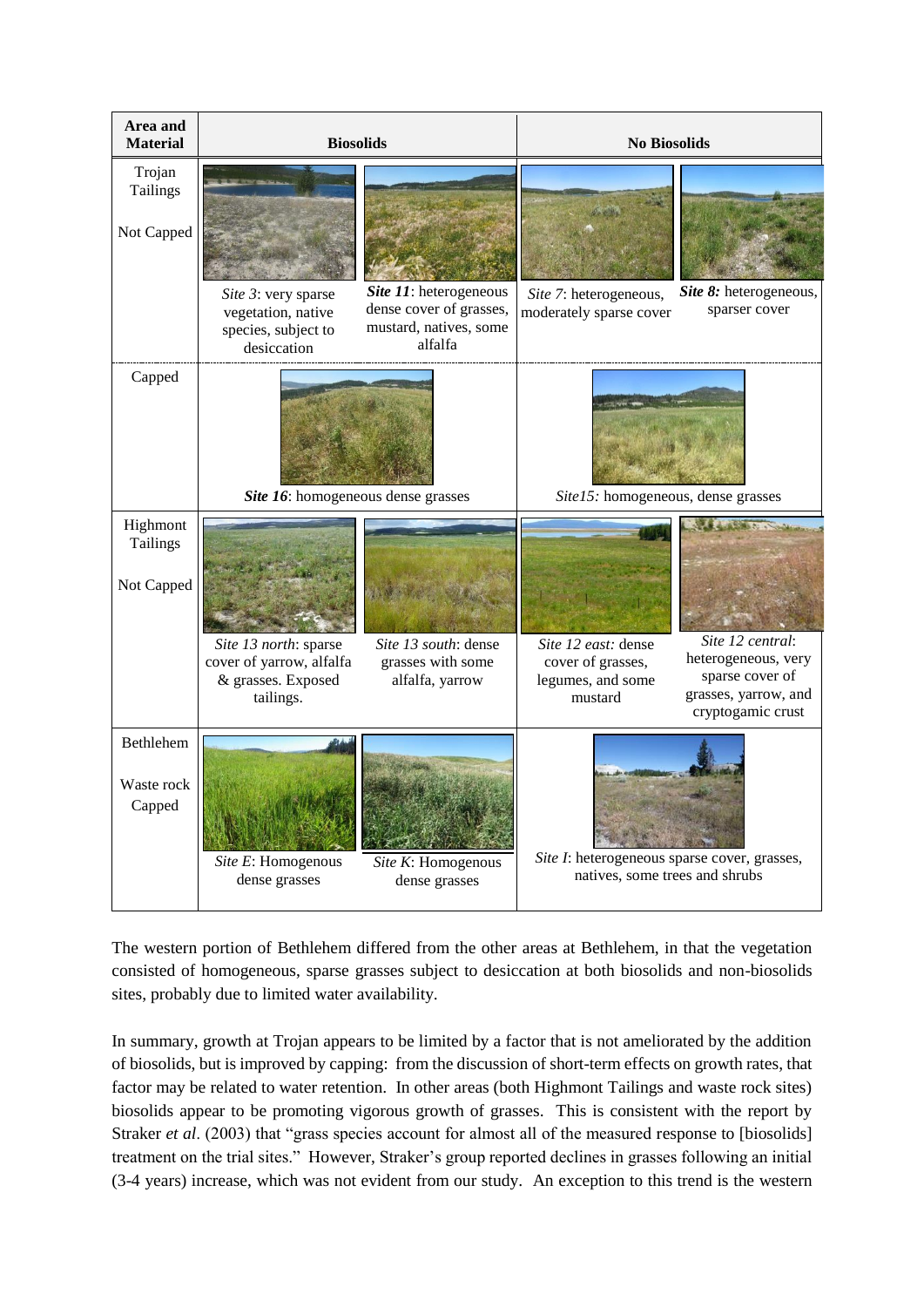portion of Bethlehem (a waste rock area), where vegetation was limited at all sites, again perhaps by water.

## **CONCLUSIONS**

We hope that the biosolids study will provide valuable information regarding the effects of biosolids applications, and particularly, *where* they have been useful and *where* other factors could be limiting reclamation success. We caution that our findings are based on a rather small number of sites, especially given the variety of site types. To increase the confidence in the findings, a follow-up study would be advisable. Other variables, such as biosolids application rate, source and class of biosolids, could be examined. Also, maps of NDVI change rates could be used for higher resolution analysis of variability in vegetation growth rates at biosolids-treated sites and surrounding areas, examining the patterns of growth rates corresponding to other factors such as slope or substrate. Spatial analysis of this type can provide additional levels of information beyond that achieved from examinations of specific sites.

#### **ACKNOWLEDGEMENTS**

We thank Randy C. Kerr and Peter Willis, members of the remote sensing group at ASL, for their valuable contributions during data acquisition and processing; and Richard Doucette of Teck Highland Valley Copper Partnership for providing input during the review of this paper.

#### **REFERENCES**

ASL Borstad Remote Sensing, Inc. (2013). Remote sensing of reclaimed areas: 2012 analysis. Teck-Highland Valley Copper 2012 Annual Reclamation Report vol II report 8.

ASL Borstad Remote Sensing, Inc. (2012). Multispectral mapping of reclaimed areas: 2011 aerial acquisition, integration of WV2 in the time series, and analysis of 2001-2011 vegetation changes. Teck-Highland Valley Copper 2011 Annual Reclamation Report vol II report 9.

ASL Borstad Remote Sensing, Inc. (2011). Multispectral mapping of reclaimed areas: 2010 aerial acquisition and analysis of 2001-2010 vegetation changes. Teck-Highland Valley Copper 2010 Annual Reclamation Report vol II report 10.

ASL Borstad Remote Sensing, Inc. (2010). Multispectral mapping of reclaimed areas: 2009 aerial acquisition. Teck-Highland Valley Copper 2009 Annual Reclamation Report vol II report 10.

Bloodgood, M.A., K. G. Gizikoff, C.E. Jones. 1998. Biosolids amendment of waste rock and tailings as reclamation treatment at Highland Valley Copper. Presented at the *22nd British Columbia Mine Reclamation Symposium* 98, Penticton.

Borstad Associates Ltd. 2006. *Multispectral mapping of reclaimed areas: extended analysis of the 2005 imagery*. Highland Valley Copper 2005 Annual Reclamation Report vol II report 8.

Borstad, G. A., L. Brown, M. Martínez, B. Hamaguchi, J. Dickson, and M. Freberg. 2009. Airborne